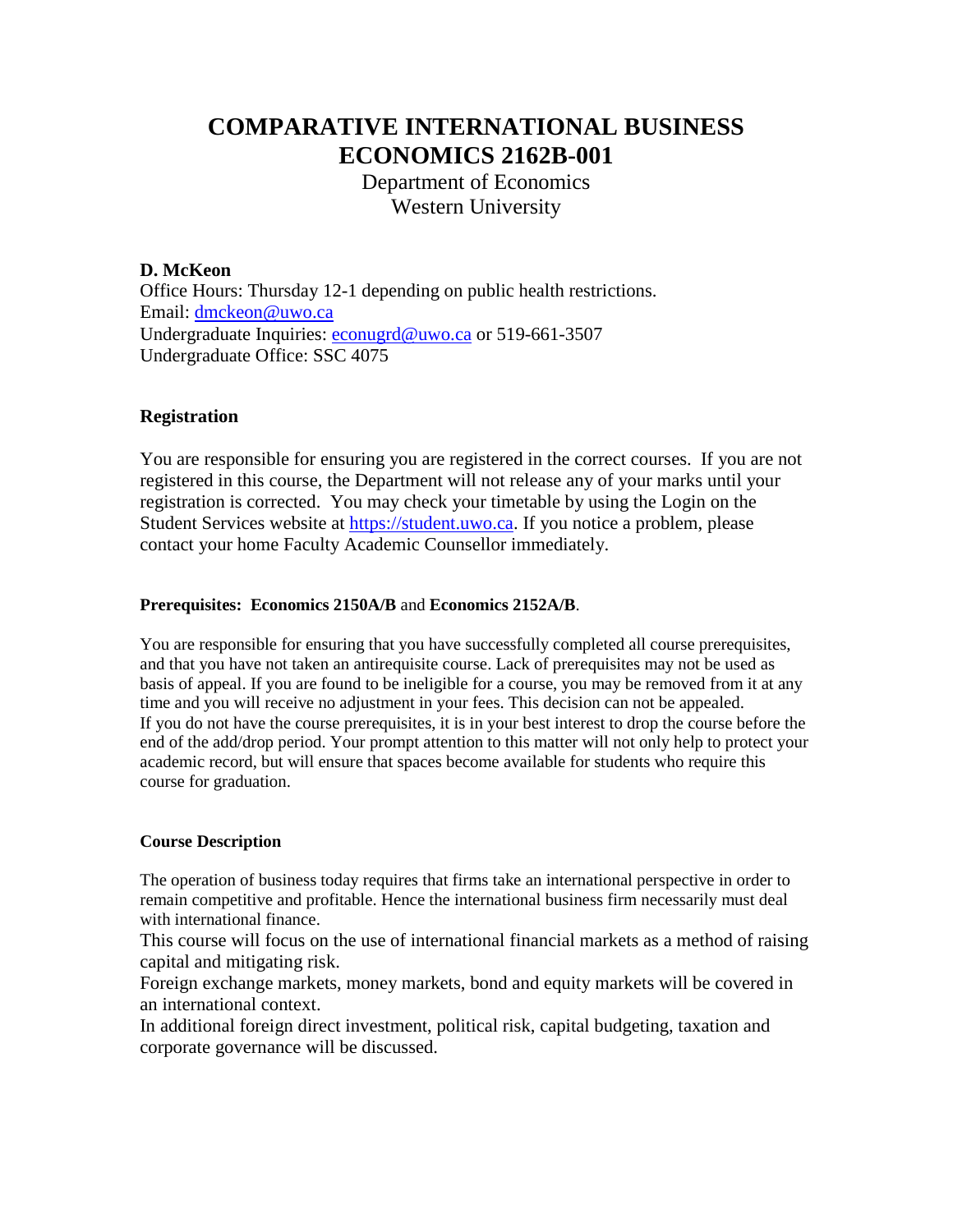#### **Learning objectives**

This course aims to engage students in the workings of the international financial markets**.**  At the end of this course student will be able to:

Identify the various financial tools used by the international firm to operate in international markets.

Participate in discussions on risk management of the firm from an international perspective.

- Discuss the effect of exchange rates on transactions.

You are expected to **attend** every lecture **in its entirety.** Questions on tests may be based on topics covered in the lectures. Not all topics are covered in the textbook.

## **Assessment**

## **Important Tentative Dates**

Midterm I……………… Jan 31 Midterm II………...….... March 14 Final Test……………… set by registrar. NB. Students MUST keep abreast of course developments on an ongoing basis. Any changes to the course material, dates or assessments *will be announced in class*.

## *Failure to keep up with course changes or date deadlines will not be considered for grade accommodations.*

**No makeup tests will be given.** If student misses a test, the weight of the missed test will be reallocated to the final exam. This is **the only method** of accommodation for missed tests that will be used in this course.

**N.B.** This course is subject to **course grade adjustments**. Adjustments are made to maintain the value of your degree. Your grade made be adjusted **up or down**. These adjustments will normally be made at the end of the semester after all grades have been processed. The normal overall average for this course is 68- 72.

Students who are opposed to this **policy should not take this course.**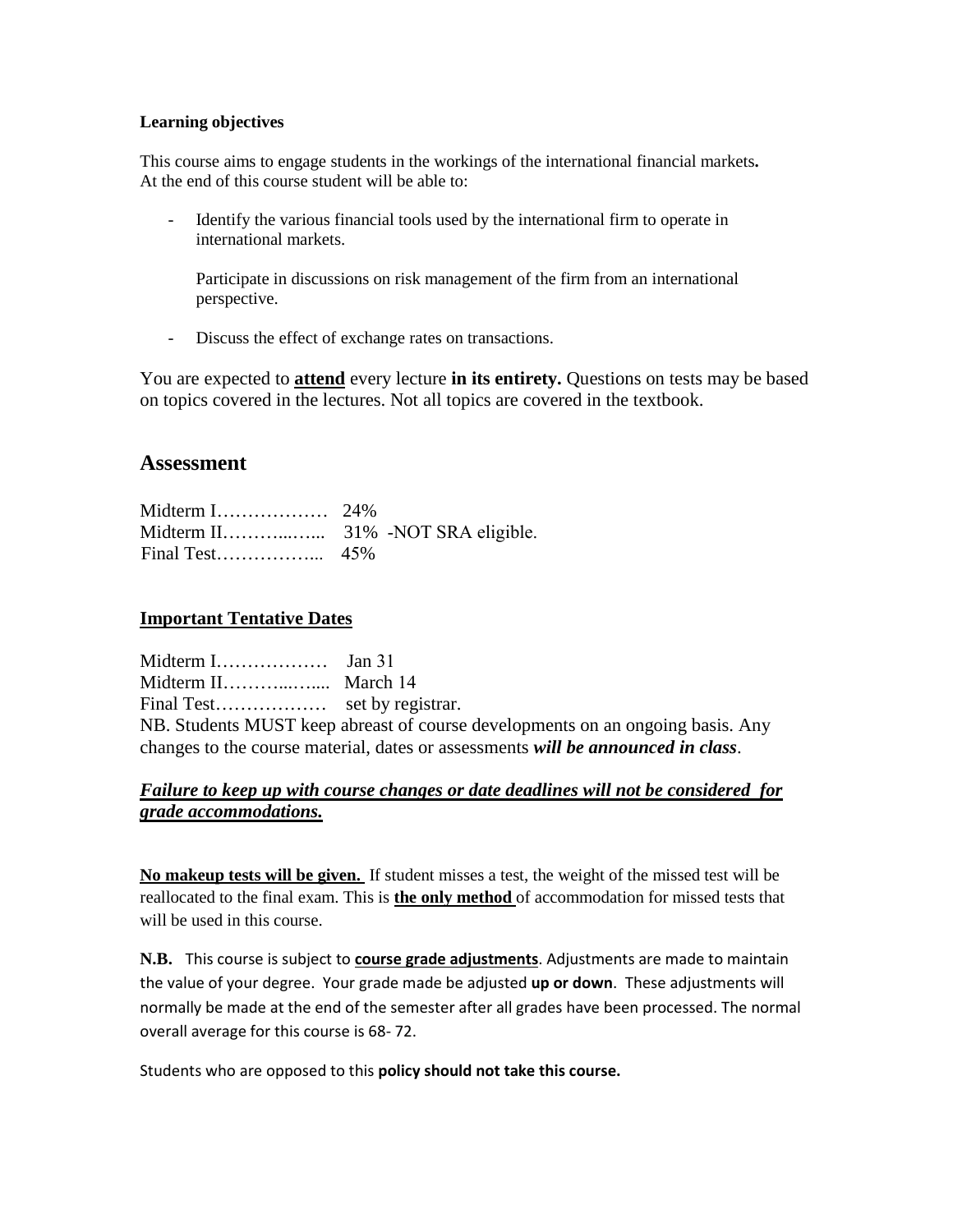#### **Course Materials**

The textbook for the course is: Eiteman David, Arthur Stonehill and Michael Moffat. *Fundamentals of International Business Finance.* There is also an OWL course site where I will post **some of** the **additional material used in the course. Required readings** may also appear on the OWL site. These readings **are subject to examination**. This site will require your personnel UWO email password.

#### **Problems**

There are no problems sets that are you must hand in for marks. However, I do problems **in (virtual) class** and assign problems from time to time. You are advised to do the problems and, more importantly, understand the meaning of the results and relevance of the problem solving process. Often, but not necessarily, exam questions are loosely based on these examples.

## **Course Outline**

## *All topics and order of topic is tentative and subject to change.*

| Introduction to the international monetary system Chapter 2 |  |
|-------------------------------------------------------------|--|
|                                                             |  |
|                                                             |  |
|                                                             |  |
|                                                             |  |
|                                                             |  |
|                                                             |  |
|                                                             |  |
|                                                             |  |
|                                                             |  |
|                                                             |  |
|                                                             |  |
|                                                             |  |

## **PLEASE NOTE**

**Due to the evolving nature of this subject other topics can be added at any time!!!! Everything done in (virtual class), assigned as reading or assigned videos may be used as the basis for questions on test quizzes or any other evaluation.**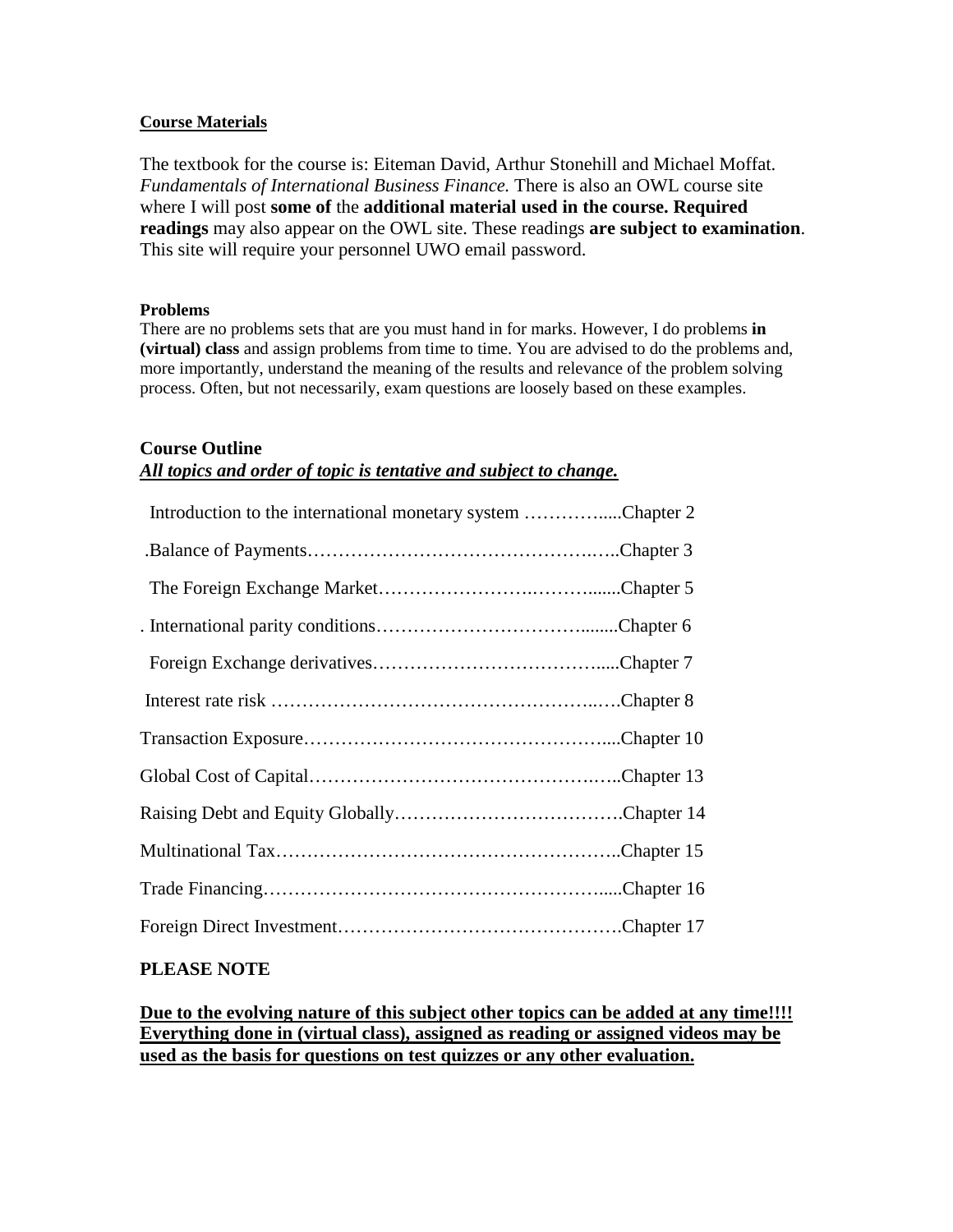# **Please Note Department & University Policies for Winter 2022**

The University expects all students to take responsibility for their own Academic Programs. Students should also check their registration to ensure they are enrolled in the correct courses.

- 1. **Guidelines, policies, and your academic rights and responsibilities** are posted online in the current Western Academic Calendar at: [http://westerncalendar.uwo.ca.](http://westerncalendar.uwo.ca/) Claiming that "you didn't know what to do" is not an acceptable excuse for not following the stated policies and procedures.
- 2. Students must familiarize themselves with the **"Rules of Conduct for Examinations"** [http://www.uwo.ca/univsec/pdf/academic\\_policies/exam/administration.pdf.](http://www.uwo.ca/univsec/pdf/academic_policies/exam/administration.pdf)
- 3. **Cheating as an academic offence:** Students are responsible for understanding what it means to "cheat." The Department of Economics treats cheating incidents very seriously and will investigate any suspect behavior. Students found guilty will incur penalties that could include a failing grade or being barred from future registration in other Economics courses or programs. The University may impose further penalties such as suspension or expulsion.
- 4. **Plagiarism:** Students must write their essays and assignments in their own words. When taking an idea/passage from another author, it must be acknowledged with quotation marks where appropriate and referenced with footnotes or citations. Plagiarism is an academic offence (see Scholastic Discipline for Undergraduate Students in the Western Calendar at [http://westerncalendar.uwo.ca/PolicyPages.cfm?Command=showCategory&PolicyCa](http://westerncalendar.uwo.ca/PolicyPages.cfm?Command=showCategory&PolicyCategoryID=1&SelectedCalendar=Live&ArchiveID=#Page_20) tegoryID=1&SelectedCalendar=Live&ArchiveID=#Page 20).

Western University uses software to check for plagiarism and students may be required to electronically submit their work. Those found guilty will be penalized as noted in point 3.

- 5. It is a Department of Economics policy that **NO** assignments be dated, stamped or accepted by staff. Students must submit assignments to the instructor.
- 6. **Appeals**: University policies and procedures for appealing a mark can be found in the Student Academic Appeals section in the current Western Academic Calendar at: [http://westerncalendar.uwo.ca/PolicyPages.cfm?Command=showCategory&PolicyCa](http://westerncalendar.uwo.ca/PolicyPages.cfm?Command=showCategory&PolicyCategoryID=1&SelectedCalendar=Live&ArchiveID=#Page_14) [tegoryID=1&SelectedCalendar=Live&ArchiveID=#Page\\_14.](http://westerncalendar.uwo.ca/PolicyPages.cfm?Command=showCategory&PolicyCategoryID=1&SelectedCalendar=Live&ArchiveID=#Page_14) **Please note the relevant deadlines.**

Department of Economics procedures for appealing a mark can be found here: [https://economics.uwo.ca/undergraduate/program\\_counselling/responsibilities\\_policie](https://economics.uwo.ca/undergraduate/program_counselling/responsibilities_policies.html#appeals) [s.html#appeals.](https://economics.uwo.ca/undergraduate/program_counselling/responsibilities_policies.html#appeals) The Department will not consider an appeal unless an attempt has been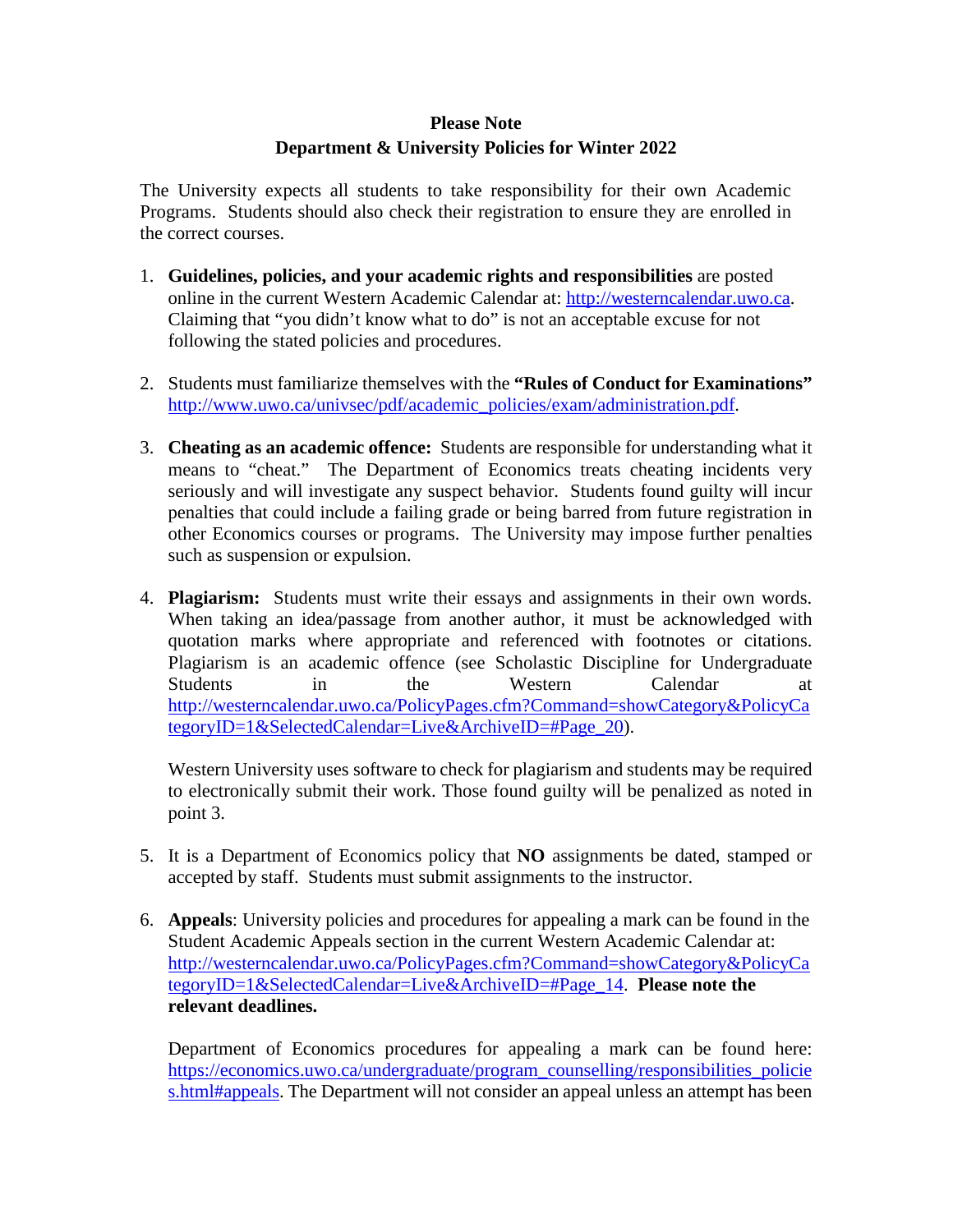made to settle the matter with the instructor first. Students who remain dissatisfied with the outcome may proceed to submit an appeal to  $econugrd@uwo.ca$ . Please follow the</u> instructions and use the appeal form shown in the above link.

- 7. **Systematic adjustments of a class grade distribution** (either up or down) can occur in Economics courses. The fact that grades have been adjusted is **not** grounds for an appeal.
- 8. Note the following **add and drop deadlines**:

| Deadline to add a second term half course:         | Tuesday January 18, 2022     |
|----------------------------------------------------|------------------------------|
| Deadline to <u>drop</u> a second term half course: | <b>Monday March 14, 2022</b> |

## **Policy Regarding Makeup Tests and Final Examinations**

Faculty of Social Science policy states that oversleeping or misreading an exam schedule is NOT grounds for a makeup. This rule applies to midterm and final exams in the Department of Economics.

## **Policies Regarding Academic Accommodation**

- The Faculty of Social Science's policies on academic accommodation are found at [https://counselling.ssc.uwo.ca/procedures/academic\\_consideration.html](https://counselling.ssc.uwo.ca/procedures/academic_consideration.html)
- **Accommodation for Students with Disabilities:** Students with disabilities or accessibility challenges should work with Accessible Education (formerly SSD, see [http://academicsupport.uwo.ca/accessible\\_education/index.html\)](http://academicsupport.uwo.ca/accessible_education/index.html), which provides recommendations for accommodation based on medical documentation or psychological and cognitive testing. The accommodation policy can be found here: [Academic Accommodation for Students with Disabilities.](https://www.uwo.ca/univsec/pdf/academic_policies/appeals/Academic%20Accommodation_disabilities.pdf)
- **Rewriting Exams and Retroactive Reweighting are NOT Permitted:** Students who proceed to write a test or examination must be prepared to accept the mark. Rewriting tests or examinations, or retroactive reweighting of marks, is **not** permitted. Self-Reported Absences cannot be used once a student has proceeded to start to write a test or exam.
- **Self-Reported Absences:** Students will have two opportunities during the fall and winter terms to receive academic consideration if they self-report a missed assessment using the online self-reported absence portal, provided the following conditions are met: the assessment is missed due to an absence of no more than 48 hours in duration, and the assessment for which consideration is being sought is worth 30% or less of the student's final grade. Students are expected to contact their instructors within 24 hours of the end of the period of the self-reported absence, unless noted otherwise on the syllabus. Students are not able to use the self-reporting option in the following circumstances: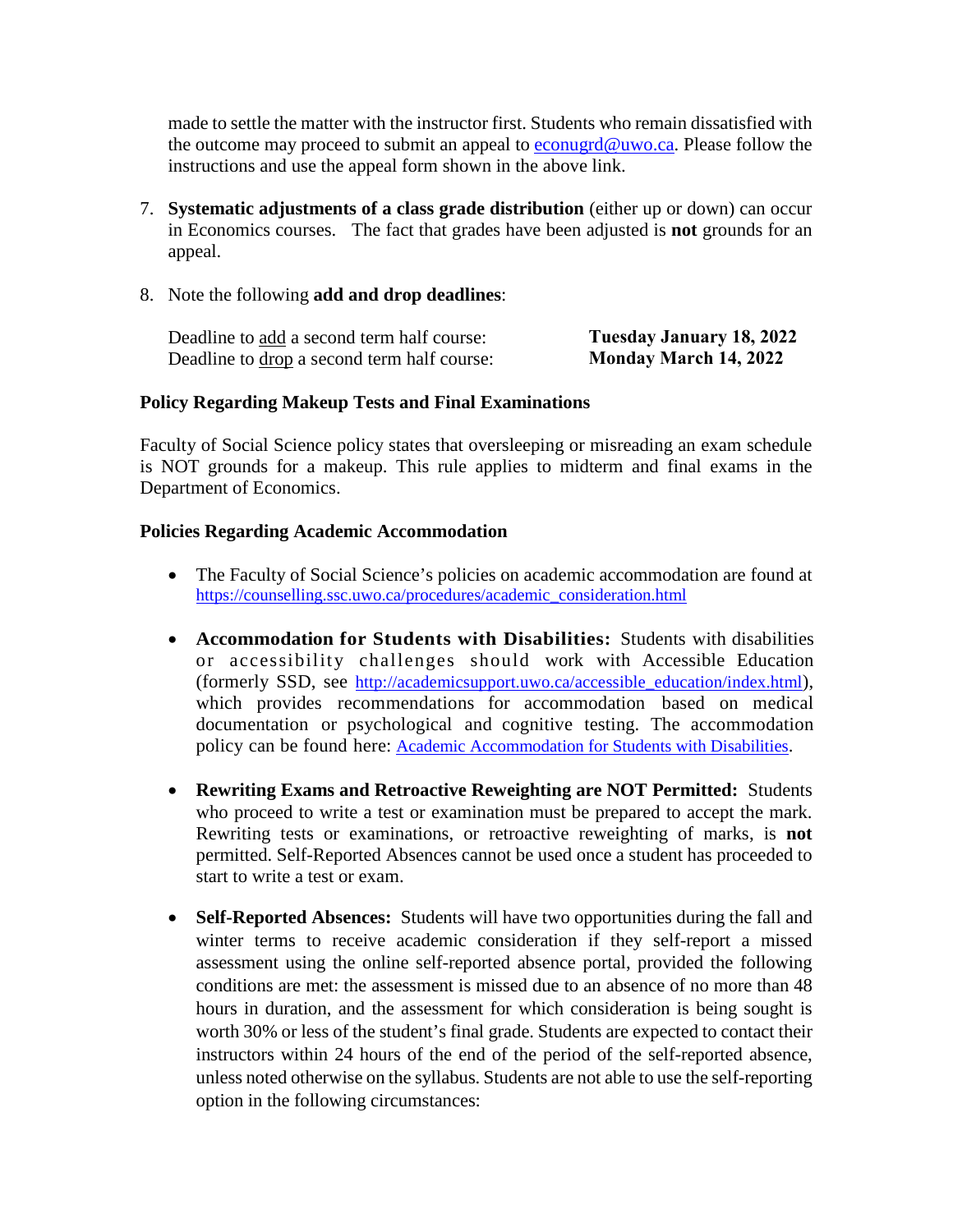- for exams scheduled by the Office of the Registrar (e.g., final exams)
- absence of a duration greater than 48 hours
- assessments worth more than 30% of the student's final grade
- if the student has opened or started the test or exam
- if a student has already used the self-reporting portal twice during the fall/winter terms

If the conditions for a Self-Reported Absence are *not* met, students will need to provide a Student Medical Certificate (SMC) if the absence is medical or provide appropriate documentation if there are compassionate grounds for the absence in question. Students are encouraged to contact their Faculty academic counselling office for more information about the relevant documentation. It is strongly recommended that students notify the instructor as soon as possible, ideally before the assessment, when they become aware of an absence. University policy is that students must communicate with their instructors no later than 24 hours after the end of the period covered by the SMC or immediately upon their return from their documented absence. Failure to follow University policy and procedures may result in denial of academic accommodation and a grade of zero.

- **Documentation for Accommodation:** Individual instructors are not permitted to receive documentation directly from a student, whether in support of an application for consideration on medical grounds or for other reasons. **All required documentation for absences that are not covered by the Self-Reported Absence Policy must be submitted to the Academic Counselling office of a student's Home Faculty.**
- **Western University policy on Consideration for Student Absence** is available here: [Policy on Academic Consideration for Student Absences -](https://www.uwo.ca/univsec/pdf/academic_policies/appeals/accommodation_illness.pdf) Undergraduate Students [in First Entry Programs.](https://www.uwo.ca/univsec/pdf/academic_policies/appeals/accommodation_illness.pdf)
- **Student Medical Certificate (SMC):** This form is available here: [http://www.uwo.ca/univsec/pdf/academic\\_policies/appeals/medicalform.pdf](http://www.uwo.ca/univsec/pdf/academic_policies/appeals/medicalform.pdf)
- **Religious Accommodation:** Students should consult the University's list of recognized religious holidays and should give reasonable notice in writing, prior to the holiday, to the Instructor and an Academic Counsellor if their course requirements will be affected by a religious observance. Additional information is given in the Western [Multicultural](https://multiculturalcalendar.com/ecal/index.php?s=c-univwo) Calendar.

**Policy Regarding Class Attendance and Engagement:** If the instructor deems a student's attendance or engagement in the class to be unsatisfactory, that student may be prohibited from writing the final examination. Examples of unsatisfactory class engagement include frequent absences from an in-person or synchronous online class, lack